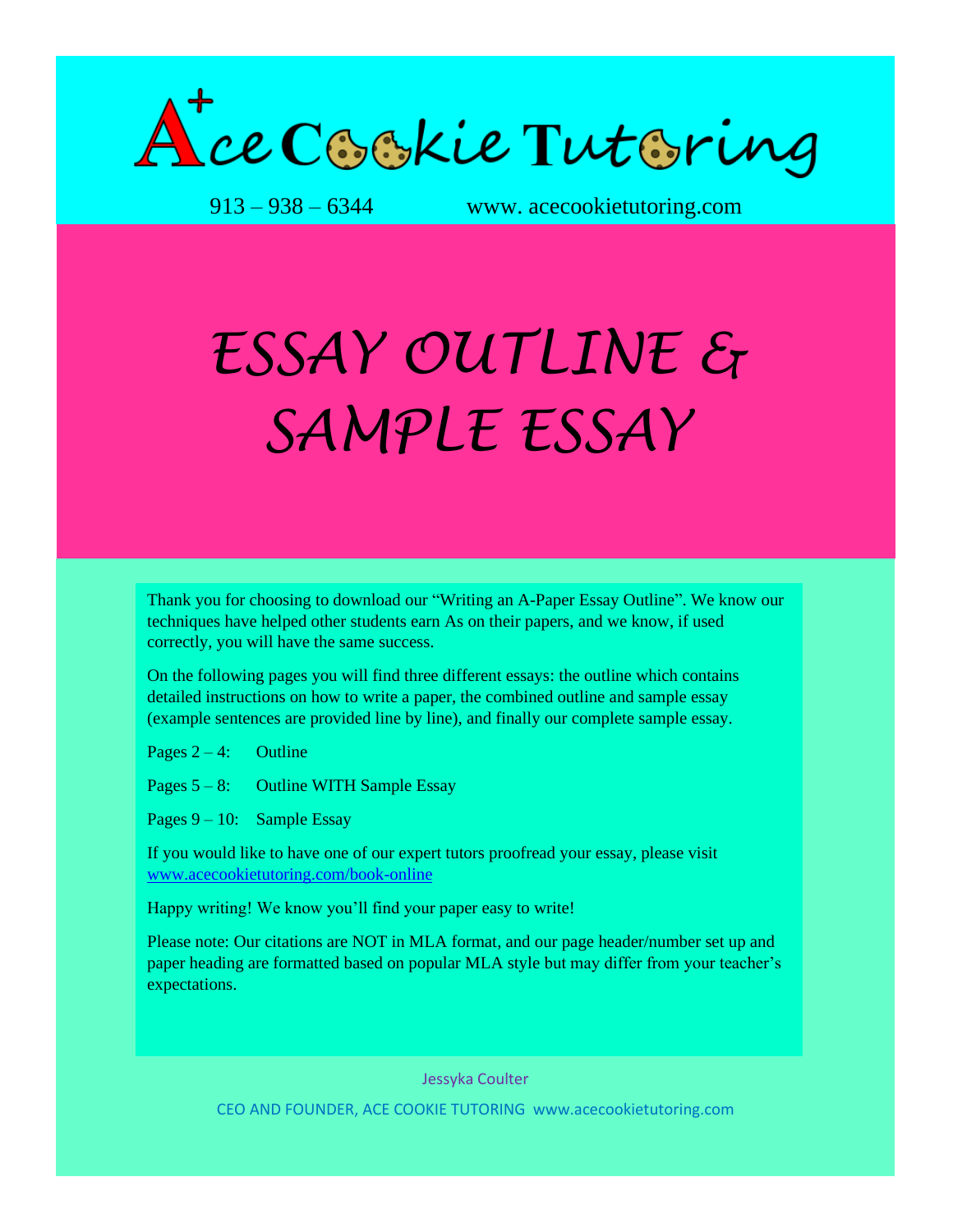Your Name

Instructor's Name

Course Title and Number

Date

## The Title of Your Paper

1) Start with a "hook"; give your readers a reason to read your paper such as an interesting fact or a question to draw them in. 2) Use the next 2-3 sentences to introduce your topic to the reader. If you're referring to a certain article/book/production throughout your paper, be sure to list the title, author, publication date, and media type. 3) The last sentence in your introduction needs to be your thesis statement. It's what you're trying to "prove"/is arguable. The thesis statement determines the order of topics in your paper and is what you'll refer back to while writing each paragraph. If you're writing a persuasive or argumentative paper, ask your teacher which order he prefers – strongest to weakest or weakest to strongest arguments/counterarguments.

4) The first sentence (or topic sentence) of your first body paragraph needs to be the main idea of the paragraph, and it must pertain to the first item listed in your thesis statement. 5) Use the next 3+ sentences to provide details about your main idea. It's good practice to include a minimum of one source in each paragraph. Be sure each sentence in this paragraph leads to a paragraph which supports the thesis statement. Depending on the length of your essay, you may need to write more than one paragraph per main idea. 6) Write a sentence that wraps up this paragraph. A reader should be able to get the main details from this paragraph by reading the first and last sentences only. This sentence also needs to transition into the next paragraph no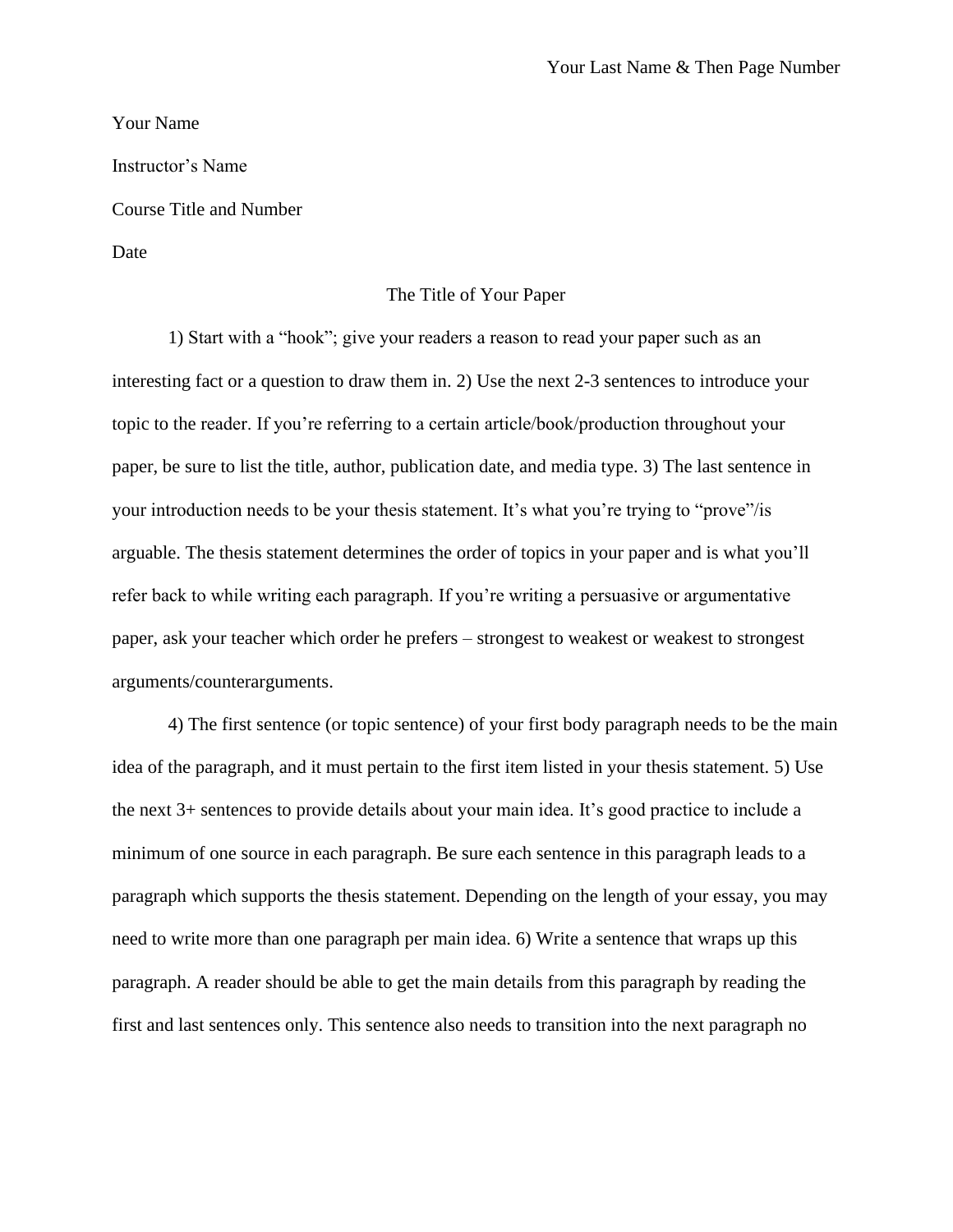matter whether the next paragraph is a new idea or a continuation of the main idea listed in this paragraph.

7) This is another body paragraph, and you must transition from the previous paragraph. Your first sentence must pertain to the second main idea listed in your thesis statement and/or the next idea which proves your thesis statement to be true. Or, if needed, this paragraph will contain more details about the previous paragraph depending on the length of your paper. 8) Write 3+ sentences which provide details that support the first sentence of this paragraph. There should be no overlap between this paragraph and the first body paragraph; the ideas can support each other, but different details should be provided. 9) Write one final sentence for this paragraph which summarizes your main points and prepares the reader to transition into the next paragraph.

10) Depending on the length of your paper, this is your final body paragraph. You can have as many body paragraphs as are needed to meet the paper length required by your teacher. Just remember: a new paragraph means a new topic sentence which either is a subpoint to the main idea of the previous paragraph or is a new main idea which supports your thesis statement. Remember to transition from the previous paragraph during your first sentence in this paragraph. 11) Provide 3+ sentences which contain details/specific facts. This is a great place to use your resources! If this is your last body paragraph, make it your strongest because it's your last chance to make your point (unless your teacher has told you differently). 12) Write a sentence which wraps up this paragraph and reminds the reader of the main point you were making in this paragraph.

13) The last paragraph is your conclusion. The first sentence needs to be a generic take away/overall thought about your thesis statement. It's important to ask yourself, "Have I proved my thesis?" If you haven't, there are a couple of options: tweak your thesis, rewrite body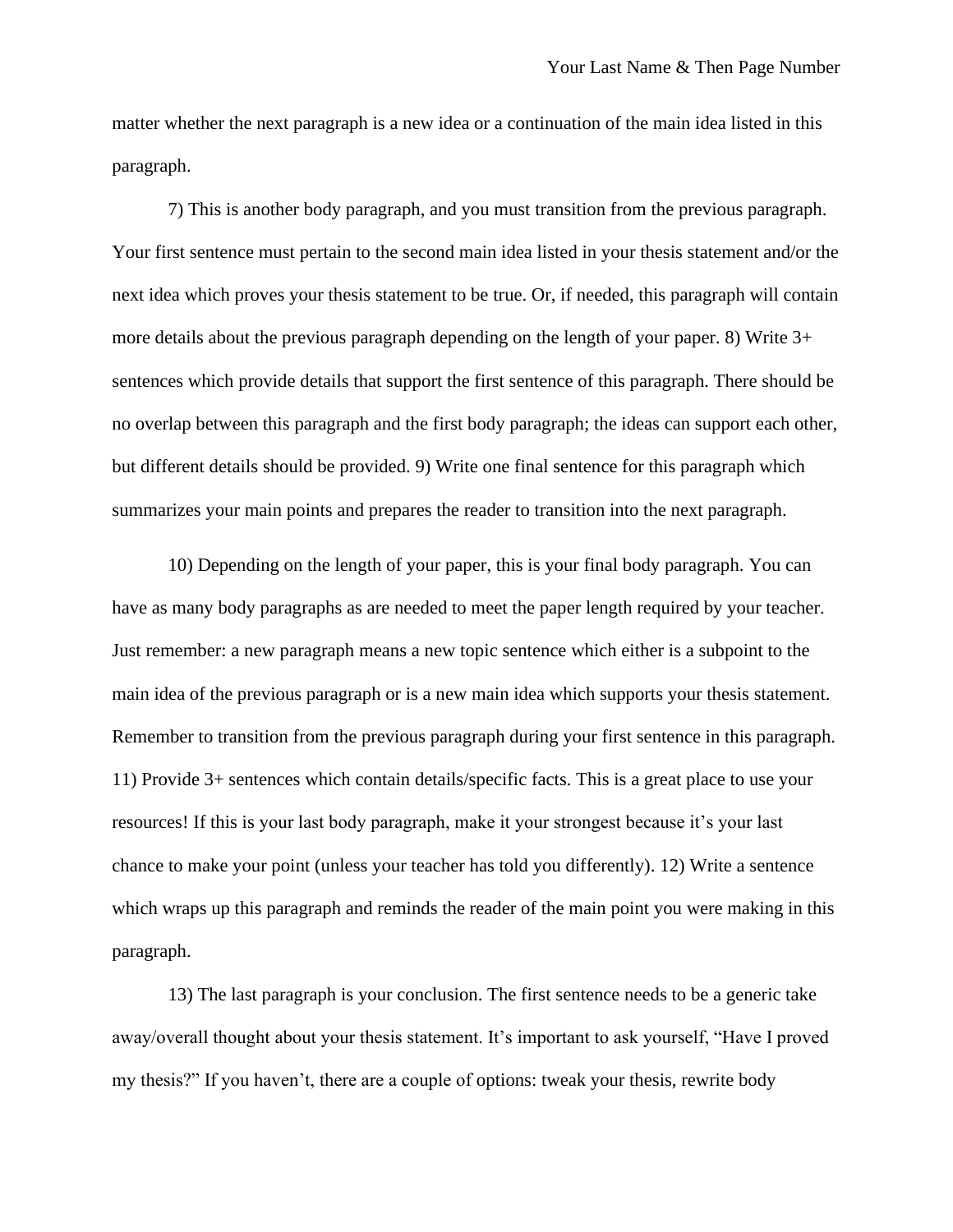paragraph(s) as needed, do more research/find more sources, or rewrite the paper as a last resort. 14) Restate your thesis statement. Don't list it word for word from your introduction, but it needs to be very close. Consider synonyms. 15) If you only wrote three body paragraphs, write three sentences providing the main idea of each paragraph, keeping with the order of ideas in the thesis statement. If you wrote more than three body paragraphs, write a max of three sentences here, choosing main ideas which directly support your thesis statement. 16) Leave the reader with something to ponder such as a question or a life-lesson. Don't introduce anything new.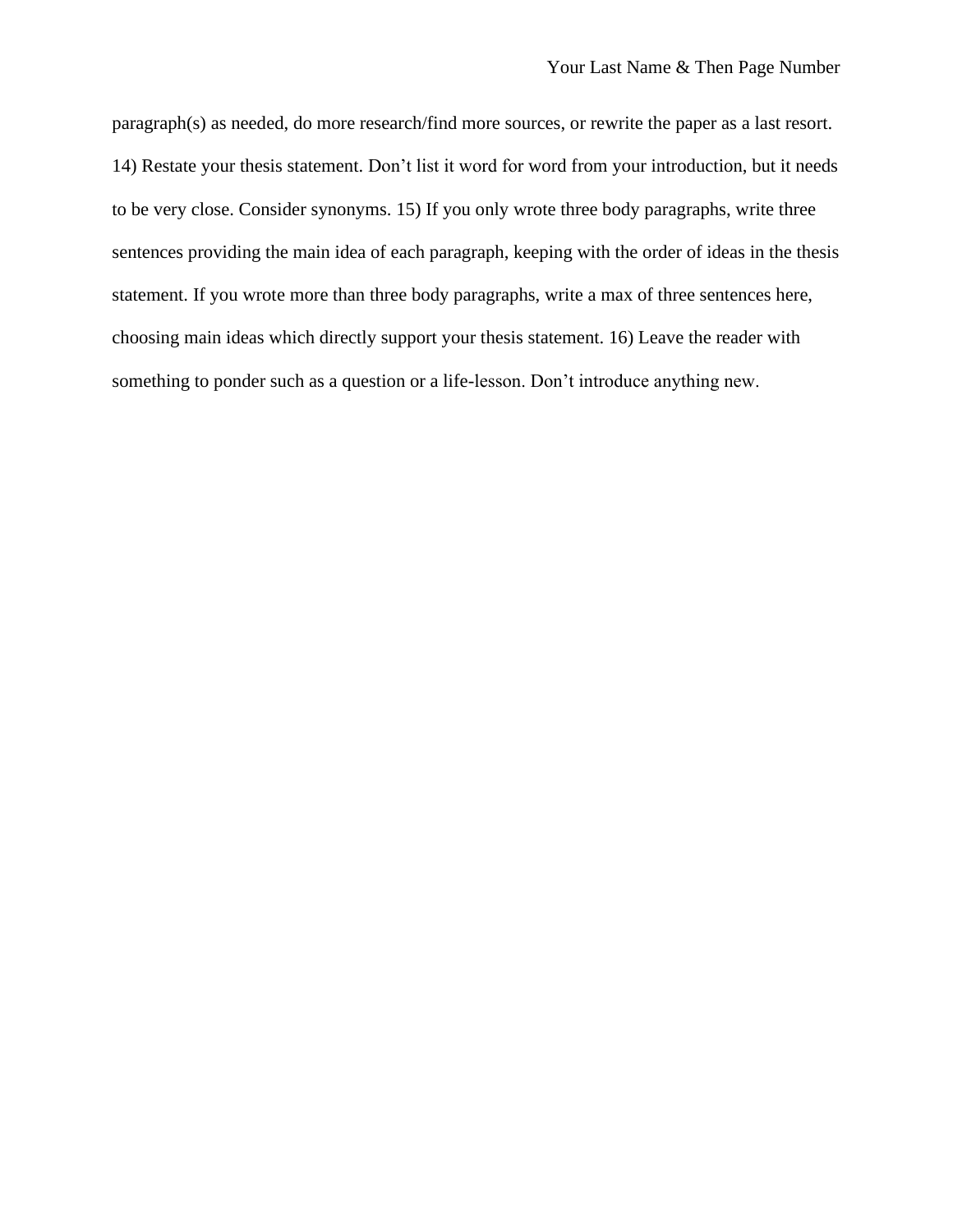Your Name Jane Doe

Instructor's Name Jessyka Coulter

Course Title and Number How to Write an Essay 101

Date April 1, 2020

## The Title of Your Paper Choose Ace Cookie Tutoring

1) Start with a "hook"; give your readers a reason to read your paper such as an interesting fact to draw them in. According to Manta.com, there are over 19,000 tutoring companies in the United States. 2) Use the next 2-3 sentences to introduce your topic to the reader. If you're referring to a certain article/book/production throughout your paper, be sure to list the title, author, publication date, and media type. Wow! That's a lot of tutors to choose from. How do you decide which tutoring company will have the best tutor for you? You might also be wondering, "Why do I need a tutor?" 3) The last sentence in your introduction needs to be your thesis statement. It's what you're trying to "prove"/is arguable. The thesis statement determines the order of topics in your paper and is what you'll refer back to while writing each paragraph. If you're writing a persuasive or argumentative paper, ask your teacher which order he prefers – strongest to weakest or weakest to strongest arguments/counterarguments. Ace Cookie Tutoring helps students become more effective learners, is committed to individualized learning, and rewards learning with a sweet treat at the end of every in-person lesson.

4) The first sentence (or topic sentence) of your first body paragraph needs to be the main idea of the paragraph, and it must pertain to the first item listed in your thesis statement. Effective learners are life-long learners, and they are able to use skills taught by Ace Cookie Tutoring in all of their classes throughout their school career. 5) Use the next 3+ sentences providing details about your main idea. It's good practice to include a minimum of one source in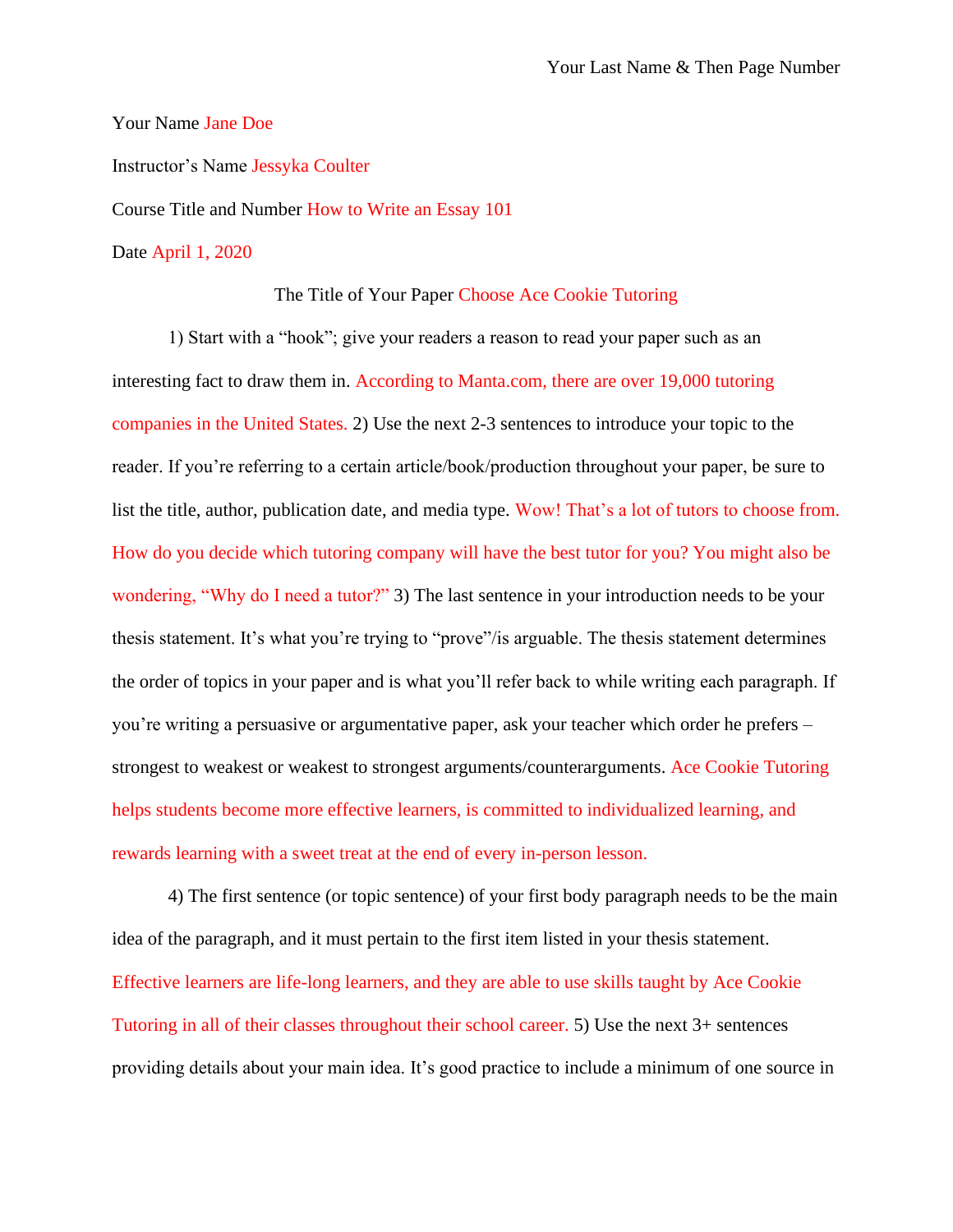each paragraph. Be sure each sentence in this paragraph leads to a paragraph which supports the thesis statement. Depending on the length of your essay, you may need to write more than one paragraph per main idea. In 2017, the US Department of Education said tutoring is a way "to help students improve their academic skills..." Ace Cookie Tutoring (ACT) does this by guiding students to connect ideas across different subjects – from science class to a book being read in English class – to connecting a favorite movie to real world facts – from the movie *The Mummy* to learning real facts about Egyptian history. Other than connecting ideas, ACT also helps students discover their learning styles so that students are able to recognize and adapt when a teacher doesn't present material in a way that corresponds with students' learning styles. 6) Write a sentence that wraps up this paragraph. A reader should be able to get the main details from this paragraph by reading the first and last sentences only. This sentence also needs to transition into the next paragraph no matter whether the next paragraph is a new idea or a continuation of the main idea listed in this paragraph. With these skills, students are able to ace all of their classes.

7) This is another body paragraph, and you must transition from the previous paragraph. Your first sentence must pertain to the second main idea listed in your thesis statement and/or the next idea which proves your thesis statement to be true. Or, if needed, this paragraph will contain more details about the previous paragraph depending on the length of your paper. All students are unique, and all need to learn different skills in order to pass their classes. 8) Write 3+ sentences which provide details that support the first sentence of this paragraph. There should be no overlap between this paragraph and the first body paragraph; the ideas can support each other, but different details should be provided. The tutors of Ace Cookie Tutoring take the time to really get to know our students whether it be a favorite animal, class, or project type. This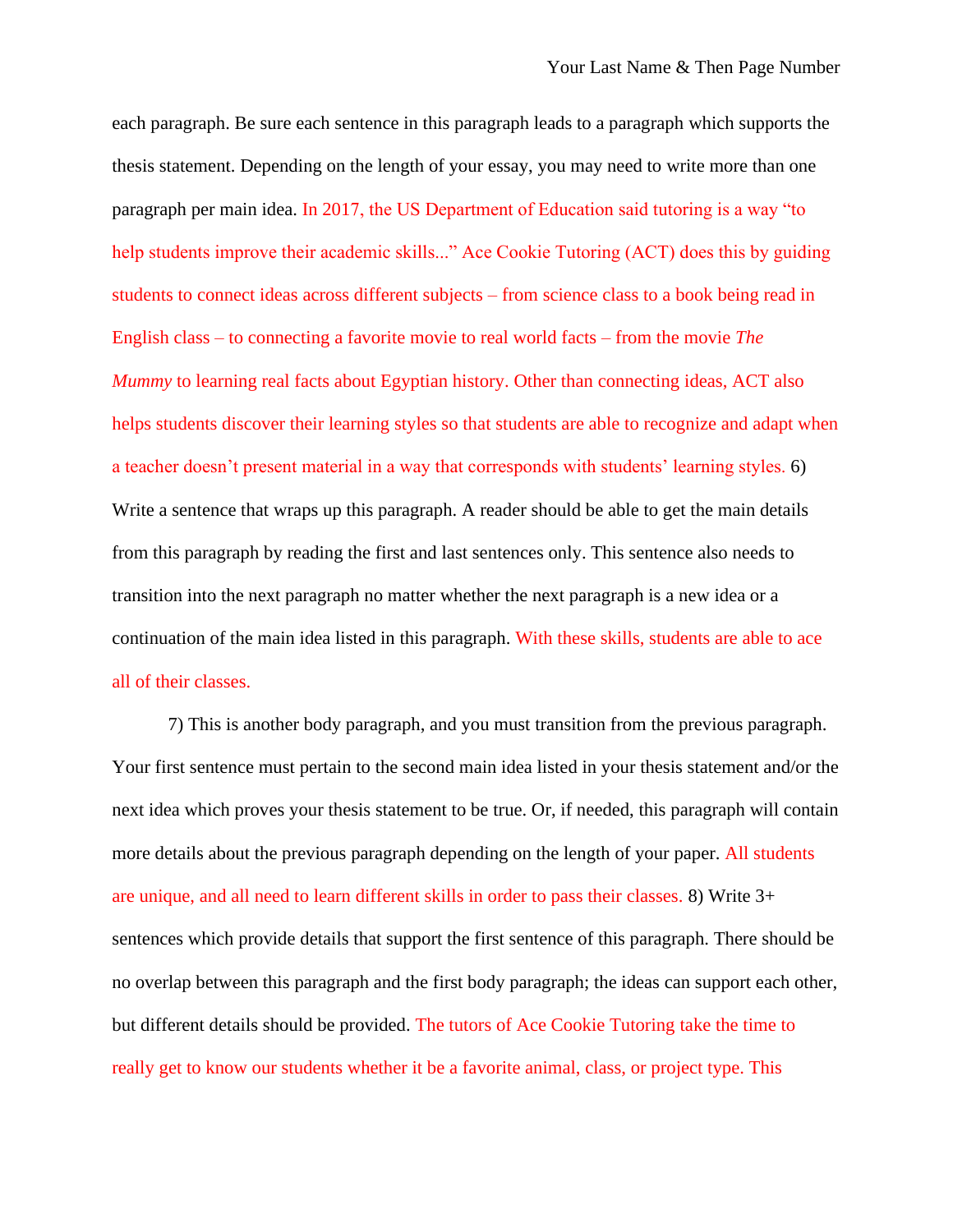promotes individualized learning because students are "provided a variety of ways to demonstrate their learning" (https://tessais.org/tag/why-is-individualized-instruction-important/). A student's teacher might want a nine-page report written, but the student might hate to write and love to draw. ACT has the student draw out the main ideas in picture format before ever helping the student start writing in order to increase interest. 9) Write one final sentence for this paragraph which summarizes your main points and prepares the reader to transition into the next paragraph. Whether it be a love of writing, drawing, or visiting zoos, Ace Cookie Tutoring ties a student's interests with the required school materials in order to increase student enjoyment and engagement.

10) Depending on the length of your paper, this is your final body paragraph. You can have as many body paragraphs as are needed to meet the paper length required by your teacher. Just remember: a new paragraph means a new topic sentence which either is a subpoint to the main idea of the previous paragraph or is a new main idea which supports your thesis statement. Remember to transition from the previous paragraph during your first sentence in this paragraph. While creating effective learners and individualizing learning is extremely important, Ace Cookie Tutoring loves rewarding students and teaching them learning can be sweet. 11) Provide 3+ sentences which contain details/specific facts. This is a great place to use your resources! If this is your last body paragraph, make it your strongest because it's your last chance to make your point (unless your teacher has told you differently). The CEO and Founder

of Ace Cookie Tutoring loves to bake. As such, students receive fresh-baked cookies at the end of each in-person lesson because we know getting students to "participate in their own learning can be difficult" (https://www.classcraft.com/blog/features/why-is-it-important-to-have-aclassroom-reward-system/). We want students to realize hard work such as completing a lengthy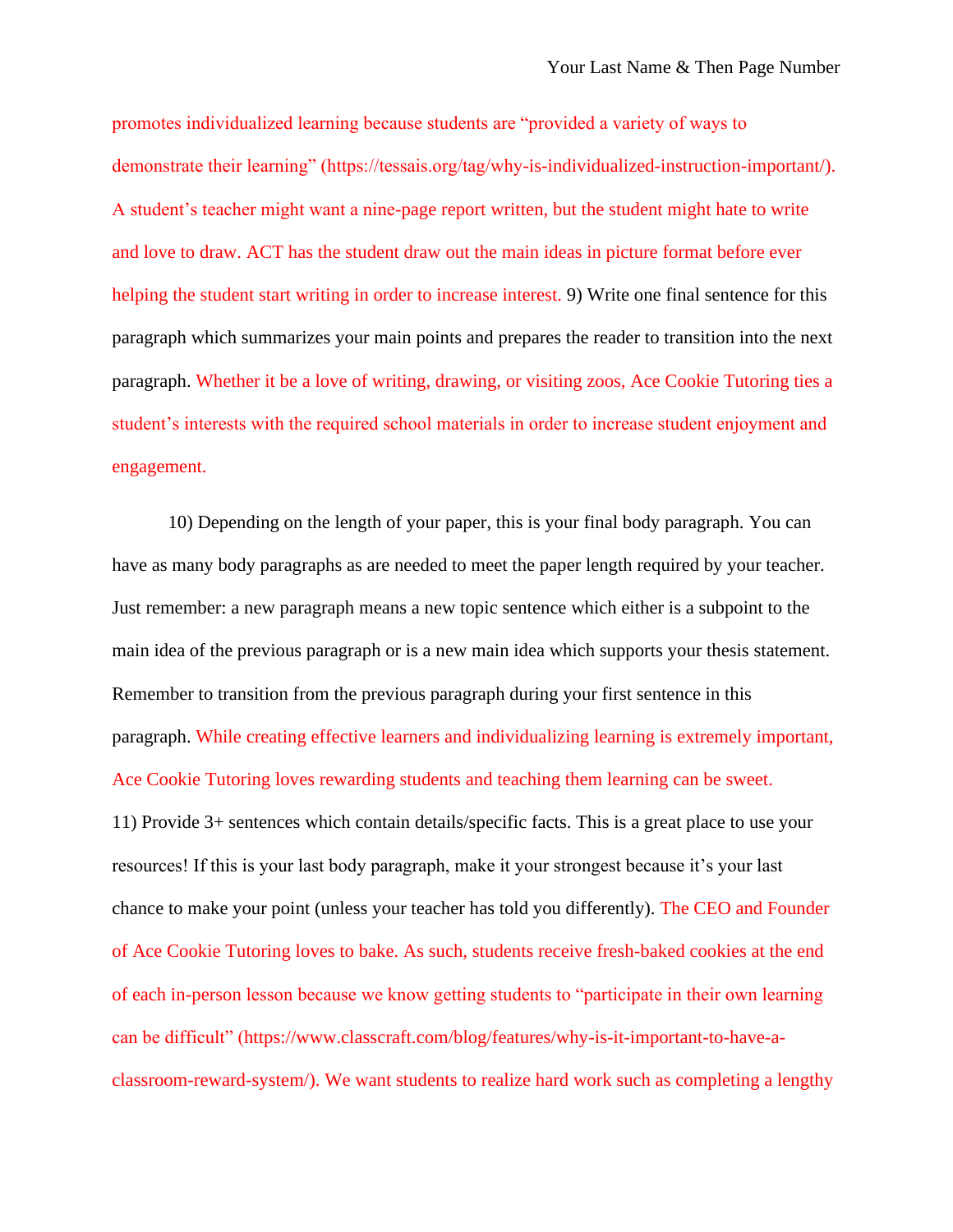assignment or a dreaded class project deserves a reward. 12) Write a sentence which wraps up this paragraph and reminds the reader of the main point you were making in this paragraph. And, what reward could possibly be better than a fresh baked chocolate chip cookie?

13) The last paragraph is your conclusion. The first sentence needs to be a generic take away/overall thought about your thesis statement. It's important to ask yourself, "Have I proved my thesis?" If you haven't, there are a couple of options: tweak your thesis, rewrite body paragraph(s) as needed, do more research/find more sources, or rewrite the paper as a last resort. Tutors help students do better in school, and Ace Cookie Tutoring is the right choice for you. 14) Restate your thesis statement. Don't list it word for word from your introduction, but it needs to be very close. Consider synonyms. The tutors of ACT enable students to learn more efficiently, treat each student as an individual, and provide yummy treats as a reward. 15) If you only wrote three body paragraphs, write three sentences providing the main idea of each paragraph, keeping with the order of ideas in the thesis statement. If you wrote more than three body paragraphs, write a max of three sentences here, choosing main ideas which directly support your thesis statement. Efficient learners make connections and are aware of their learning style. Individualized tutoring builds a connection between the student and tutor and helps the student become more successful. And, finally, students are treated to cookies thanks to the CEO's love of baking and desire to reward kids for working hard. 16) Leave the reader with something to ponder such as a question or a life-lesson. Don't introduce anything new. What class can Ace Cookie Tutoring help you ace?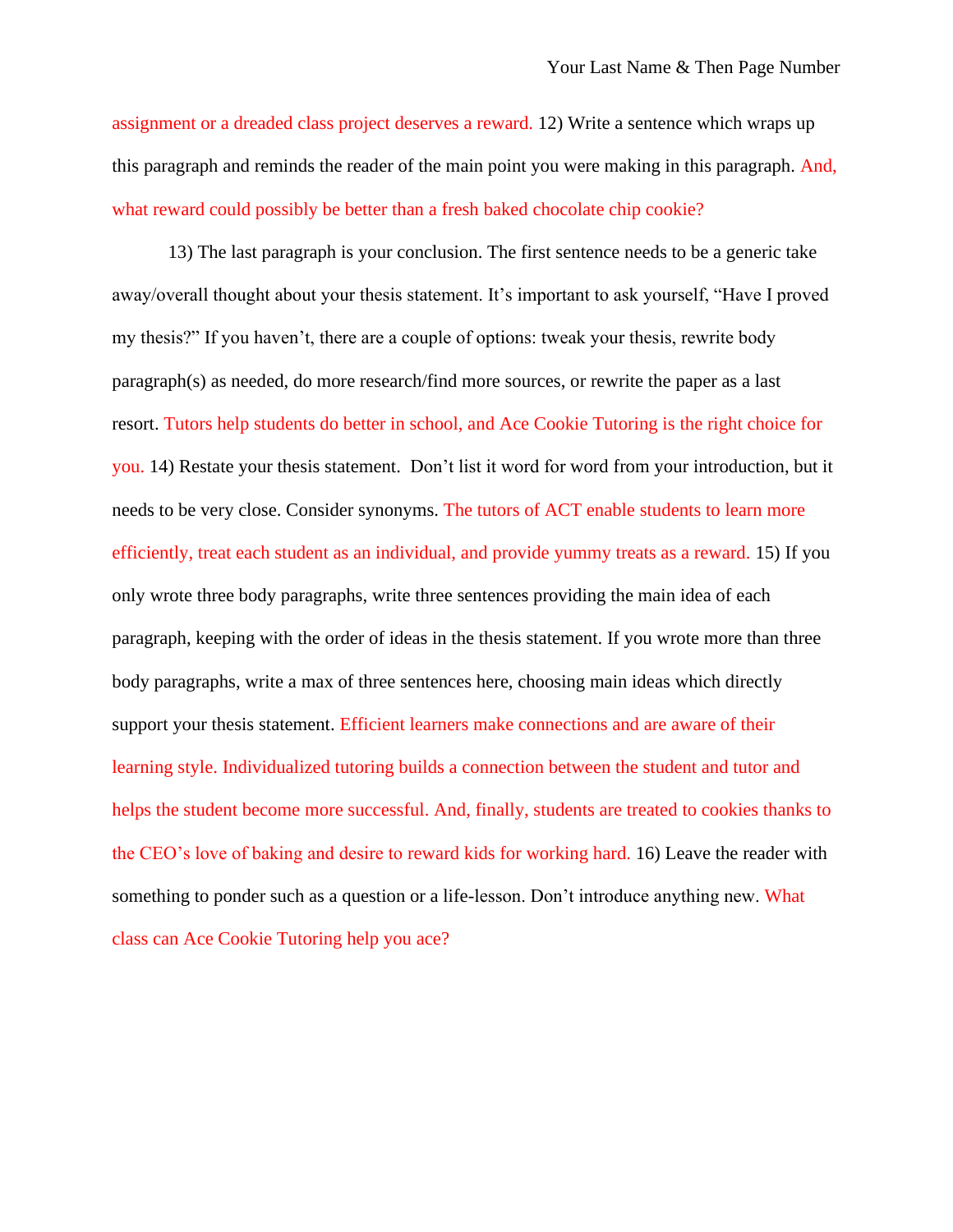Jane Doe Jessyka Coulter How to Write an Essay 101 April 1, 2020

## Choose Ace Cookie Tutoring

According to Manta.com, there are over 19,000 tutoring companies in the United States. Wow! That's a lot of tutors to choose from. How do you decide which tutoring company will have the best tutor for you? You might also be wondering, "Why do I need a tutor?" Ace Cookie Tutoring helps students become more effective learners, is committed to individualized learning, and rewards learning with a sweet treat at the end of every in-person lesson.

Effective learners are life-long learners, and they are able to use skills taught by Ace Cookie Tutoring in all of their classes throughout their school career. In 2017, the US Department of Education said tutoring is a way "to help students improve their academic skills..." Ace Cookie Tutoring (ACT) does this by guiding students to connect ideas across different subjects – from science class to a book being read in English class – to connecting a favorite movie to real world facts – from the movie *The Mummy* to learning real facts about Egyptian history. Other than connecting ideas, ACT also helps students discover their learning styles so that students are able to recognize and adapt when a teacher doesn't present material in a way that corresponds with students' learning styles. With these skills, students are able to ace all of their classes.

While creating effective learners and individualizing learning is extremely important, Ace Cookie Tutoring loves rewarding students and teaching them learning can be sweet. The CEO and Founder of Ace Cookie Tutoring loves to bake. As such, students receive fresh-baked